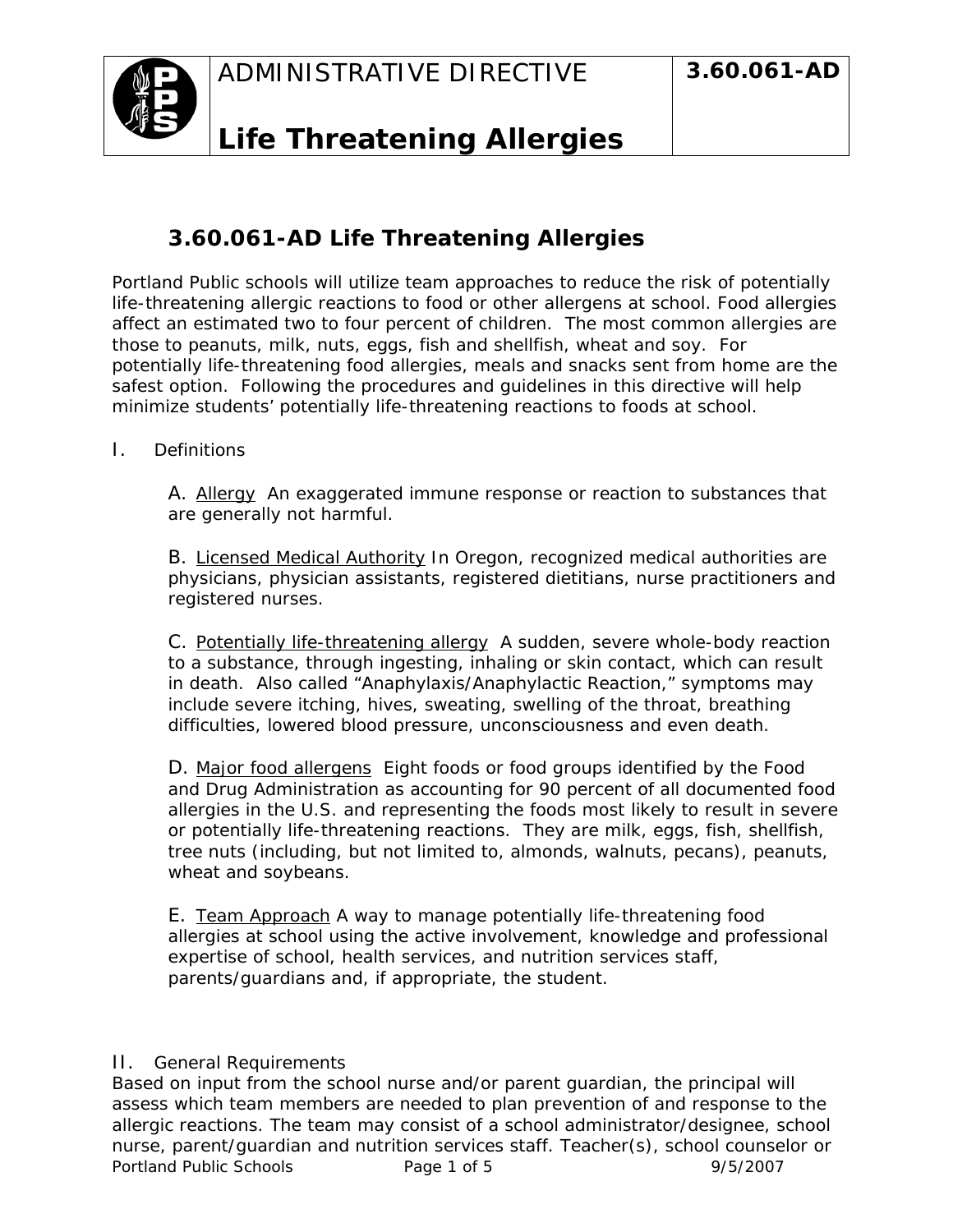child development specialist and physician may also be included. The student may be included, if old enough and developmentally able to participate.

III. Family's Responsibility

A. The parent/guardian of a child with a potentially life-threatening food allergy is responsible for notifying the school nurse or building administrator or allergies that may result in a medical condition requiring intervention and/or accommodation at school and for participating as part of the team to address the child's needs.

B. The Student Registration Form must be completed and updated every year, and more often if there are changes, with special attention to the emergency contact information and "Medical Information" section, notably

- 1. "Serious Allergy" and the kind of allergy
- 2. "Medications at School"

C. Parents/guardians of students with potentially life-threatening food allergies must also provide the school with documentation from a licensed medical authority if special foods or meal substitutions are requested. The documentation must be recorded or attached to the "Medical Statement for Students with Disabilities Requiring Special Foods in Child Nutrition Programs." The form, available from Nutrition Services at every school, must include

1. the diagnosis with a description of the patient's disability and the major life activity affected by the disability

- 2. how the disability restricts the diet
- 3. foods to be omitted from the diet
- 4. foods to be substituted

D. Families must provide properly labeled medications and replace them after use or upon expiration.

E. Parents/guardians are also responsible for teaching their children selfmanagement including

- 1. what foods cause a reaction; safe and unsafe foods,
- 2. the importance of avoiding unsafe ones,
- 3. symptoms of allergic reactions,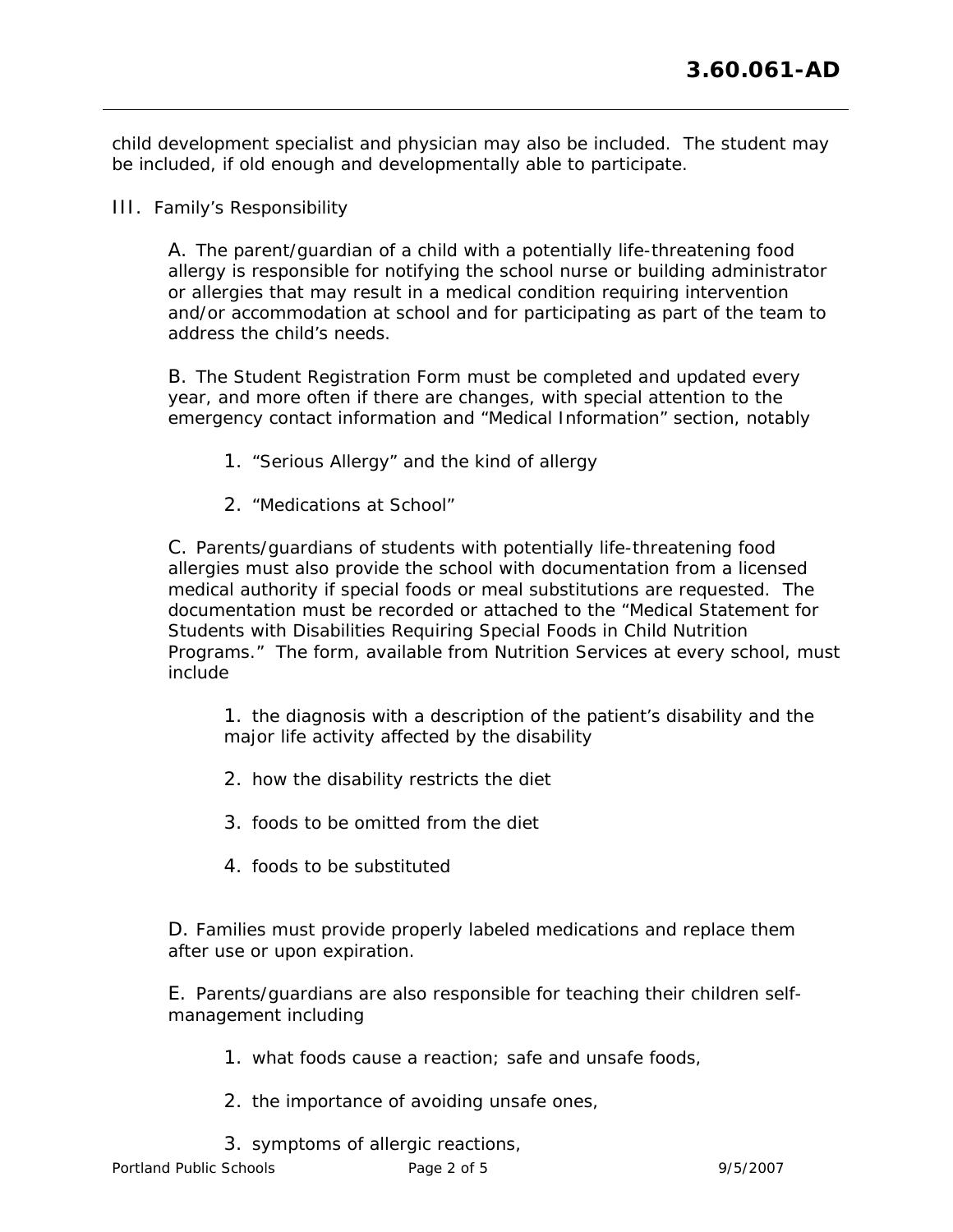4. how and when to tell an adult they may be having an allergyrelated problem

5. which adults at school may help them make food choices and from whom they may accept food

6. how to read food labels, as age appropriate

IV. School's Responsibility

A. Principal, principal's designee or school nurse after receiving notification and documentation that a child has a potentially life-threatening allergy, will work with the parent/guardian to develop a written plan that will

1. minimize the specific risks to the child; for example, addressing ways to limit the child's exposure to food(s) containing the specific allergen

2. identify the actions to take in the even of an allergic reaction by the child

3. anticipate school-related events, including, but not limited to field trips, and identify appropriate strategies for managing the food allergy

4. communicate the child's condition to school staff in contact with the student

5. communicate the child's condition to other students in the child's classroom when appropriate as determined by the principal. Such information shall only be shared if the parents of the student with the potentially life-threatening food allergy agree to this communication and provide a signed release of such medical information.

6. provide this staff with awareness of the child's emergency plan and information about how to recognize the symptoms of and respond to an allergic reaction

7. identify building staff that have been trained to perform first aid or life-saving techniques, specifically those who are epinephrine-trained or designated to respond to food allergy emergencies

8. identify building staff to help the child make food choices and from whom the child may accept food

9. designate the location of the student's emergency kit, containing epinephrine, prescribed by his or her physician and accompanied by the physician's order. Medications must be properly stored and kept in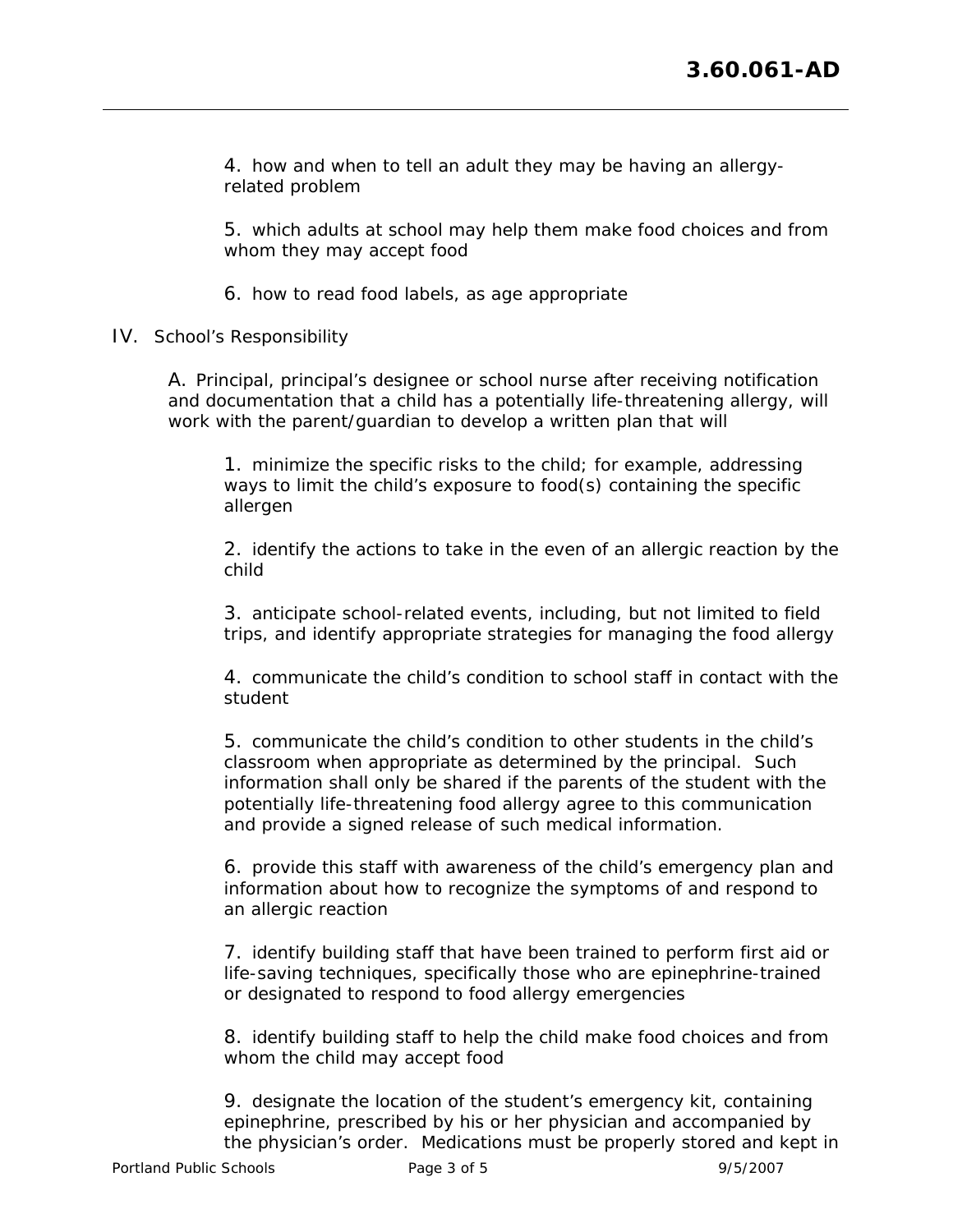a secure location, quickly accessible to identified school personnel. Students, if old enough and developmentally able, may be allowed to carry their own epinephrine, with the approval from their physician, parent/guardian, school administrator and school nurse

10. require calling 911 and contacting the parent/guardian if a potentially life-threatening allergic reaction occurs

- 11. evaluate whether the student is eligible for a 504 plan and
- 12. take any other steps determined necessary by the principal.
- B. School staff can help minimize exposure to food allergens by

1. discouraging students from sharing or trading food and utensils during the meal/snack times and all events involving food, including, but not limited to, field trips, parties and celebrations

- 2. promoting proper hand washing before and after eating
- 3. keeping classroom and lunch table surfaces clean and sanitized.

C. Nutrition Services staff shall follow Federal guidelines issued by the U.S. Department of Agriculture Food and Nutrition Services for serving children with potentially life-threatening allergies diagnosed by a licensed medical authority. Generally, students with food allergies or intolerances are not "disabled persons" and school districts are not required to make substitutions for them. However, if a physician assesses that food allergies may result in severe potentially life-threatening reactions (anaphylactic reactions), the student may then meet the definition of "disabled person" and the food service personnel must make the substitutions prescribed by the physician.

1. The medical food substitution order written by a licensed medical authority will be kept on file in the cafeteria, in the school office and with the school nurse.

2. A confidential allergy alert will be placed in the school cafeteria's computerized student meal account system.

3. If special foods or meal substitutions are requested, cafeteria staff will consult with Nutrition Services dietitians to screen food labels for product ingredients that may contain allergens to be avoided.

## V. Student's Responsibility

A. Students with potentially life-threatening food allergies should be proactive in the care and management of their food allergies and reactions, based on their developmental level, and